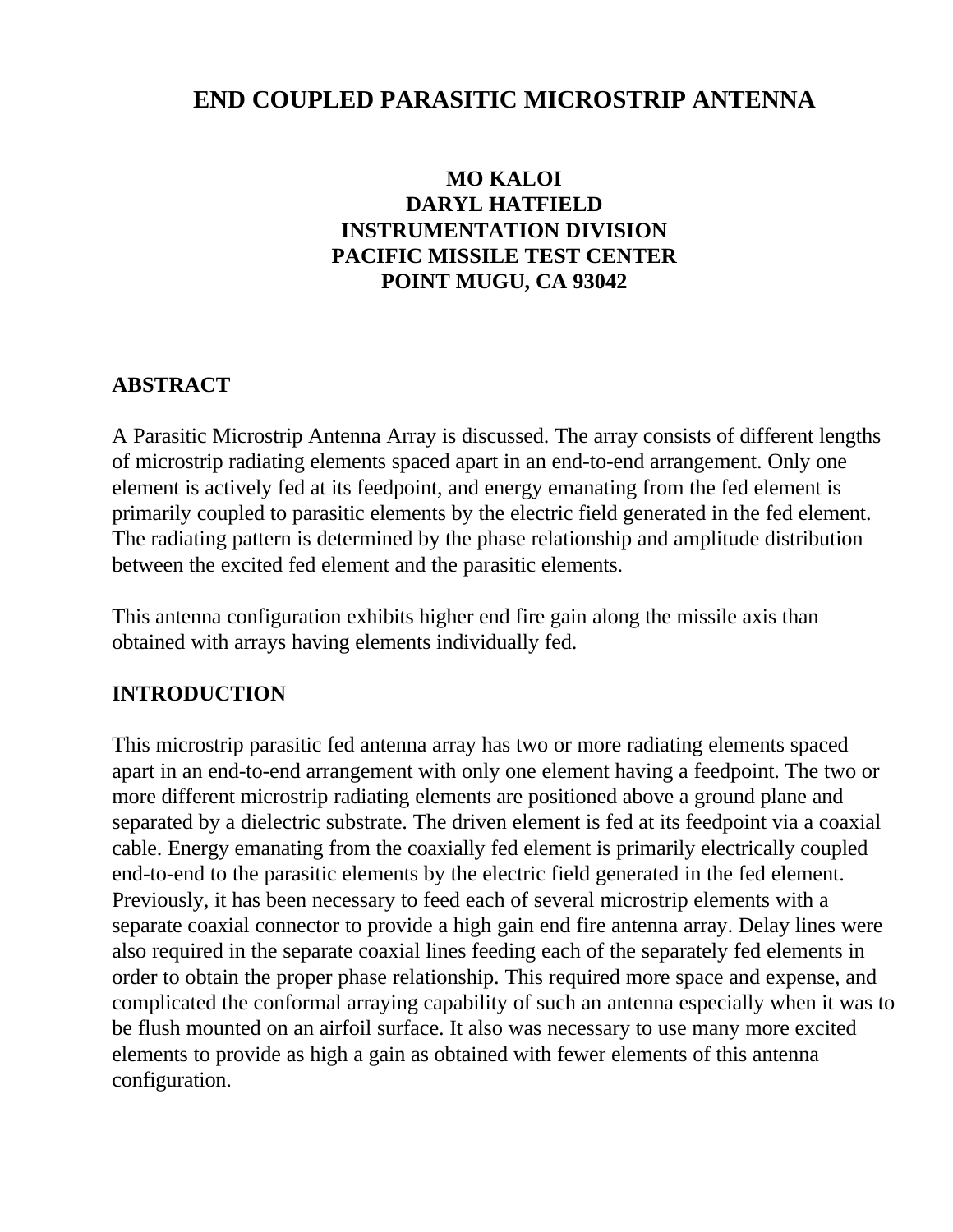The radiating pattern is determined by the phase relationship and amplitude distribution between the active element and the parasitic elements. These functions are governed by the separation between the coaxial fed and parasitic elements, and the length of the parasitic elements. The antenna impedance (i.e., the mutual coupling impedance and the input impedance of the excited element) is also governed by the end-to-end separation between the elements and the length of the parasitic elements. The phase relationship of the parasitic elements to the coaxial fed element is determined experimentally. Tests show that fairly high gains are obtained in the end fire mode even when the antenna is flush mounted on a missile body. When a thick dielectric substrate is used with parasitic arrays, an additional advantage in end fire configuration is obtained. This advantage is due to the monopole mode excited in the coaxially fed element. A monopole mode will exist in all coaxially fed elements and the greater the spacing between the radiating element and ground plane the greater will be the effect of the monopole mode. Coverage along the end fire direction is available from the present parasitic antennas with gains of 8 dbi or more being provided using several parasitic elements with large spacing between elements and ground plane. Whereas, in other microstrip antennas where each microstrip element is fed from a separate coaxial connector, less gain has been available along the end fire direction while using more elements than the present end-to-end coupled parasitic antenna.

#### **DESCRIPTION**

Fig. 1 shows a typical electrically end coupled parasitic microstrip antenna, having two radiating elements, and formed on a dielectric substrate which separates the radiating elements from the ground plane. One of the elements is actively excited and the second is parasitically excited. The active element is fed from a coaxial-to-microstrip adapter with the center pin of the adapter extending to the feedpoint of the element. Tabs at both ends of the active element are reactive loads which operate to effectively foreshorten the length of the radiating element. The parasitic element is excited with energy emanating from the active element by end-to-end electric field coupling of the electric fields generated in the active element. The length of the parasitic element is usually somewhat less than the length of the active element, and in antennas where more than one end-to-end coupled parasitic element is used the length of each successive parasitic element becomes progressively shorter. Asymmetric (1) feeding of the driven element is used in the embodiment shown in Fig. 1 in preference to other types of feeding (2, 3, 4, 5) since additional end fire gain is provided by using an asymmetrically fed microstrip element due to the surface wave launched as a result of the monopole effect of the coaxial connector pin in the cavity between the radiating element and the ground plane. This effect can be seen from the dashed line curve for a single element coaxially fed antenna in Fig. 2 which shown a tilting of the radiation pattern toward the forward direction.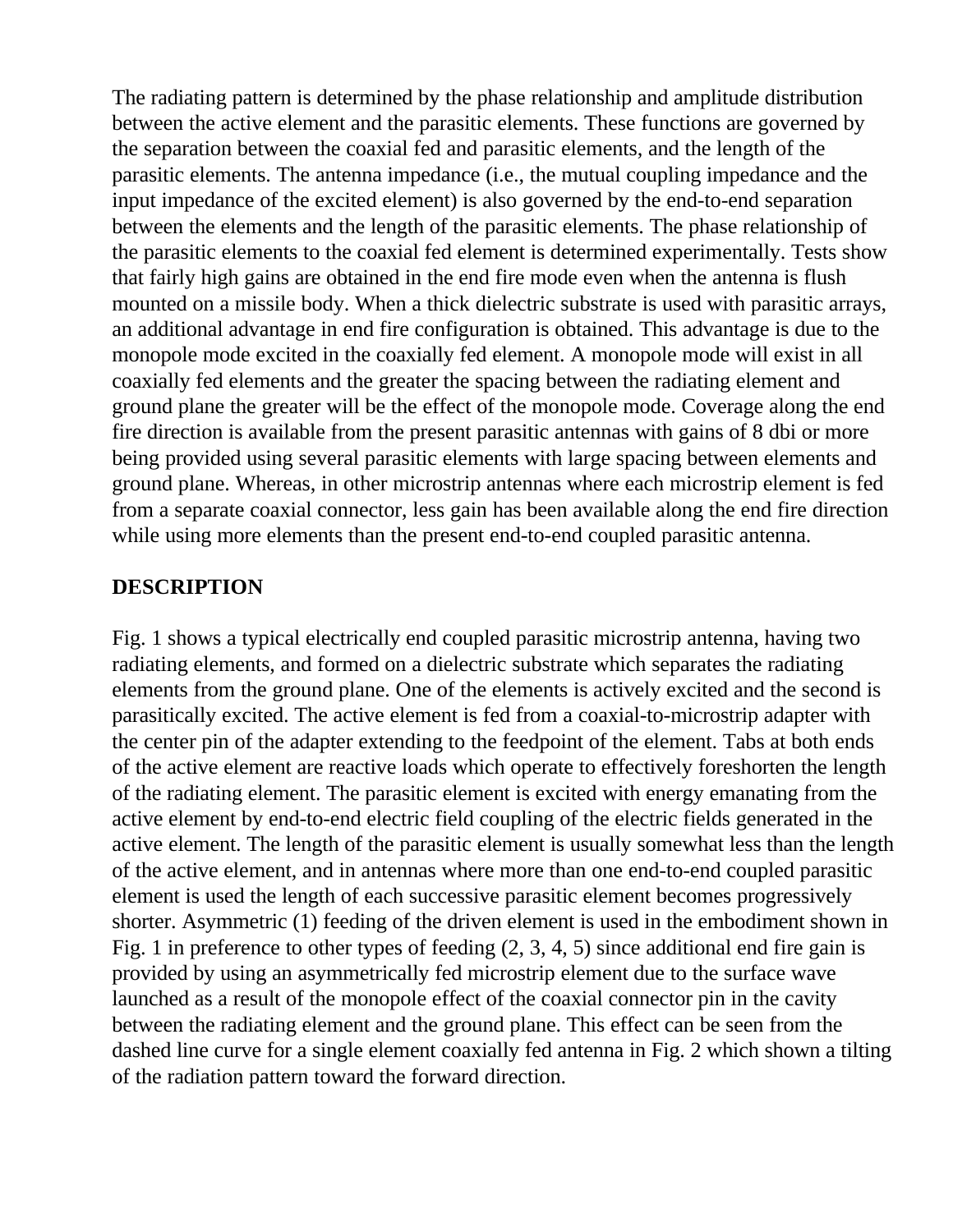It is known that for proper matching, the feedpoint for an asymmetrically fed element is normally located at the 50 ohm point. In order to accomplish this and also maintain the proper phase relationship in the parasitic antenna, the fed element may need to be longer which would result in physically overlapping the adjacent parasitic element. By including tuning tabs (i.e., reactive loads) on the coaxially fed element, the fed element can be effectively elongated while not being physically elongated, thereby maintaining a proper phase relationship and proper match. In other words, tuning tabs can be used to foreshorten the fed element to provide proper spacing between the parasitic and the fed element and maintain a proper match. However, in antennas where there is sufficient spacing between the ground plane and the radiating element (e.g., a thicker substrate inherently allows use of a shorter element at the same frequency) foreshortening of the coaxial fed element by the use of tabs would not be necessary. The use of reactive load tuning tabs can also be used on parasitic elements, if necessary, whenever foreshortening of the parasitic elements is required (6).

Although other types of microstrip fed elements, which do not require a coaxial feed, can be used in a parasitic array to provide gain in the end fire direction, the additional benefit of the monopole effect, due to the connector pin, is not provided. Other types of microstrip elements which are coaxially fed, can benefit from the monopole effect provided by the connector pin when used in parasitic microstrip antennas.

The phase relationship and the amplitude relationship of the parasitic elements to the fed element is determined experimentally. This is accomplished by internal probing of the microstrip cavity, between each of the radiating elements and the ground plane, to determine the phase and the amplitude of the fed and the parasitic elements with relation to each other (i.e., provide relative amplitude and phase). In internal probing, a network analyzer, for example, along with a field probe, is used to determine the current distribution along the length of an element and the relative phase of the current at each measured point. At each measured point the current amplitude and its phase can be related to any other measured point on the same element or other element in the antenna array.

## **DESIGN EXAMPLE**

As mentioned earlier there are no design equations for the microstrip parasitic antenna array. The design procedure entails using a combination of old proven array theory along with experimental results, i.e., doing an active array design and using the results to guide the parasitic array design.

In designing a parasitic microstrip end fire antenna array, a single element microstrip antenna is initially designed using previous design techniques (1), and a single element radiation pattern is obtained. The dotted line curve in Fig. 2, for example is a single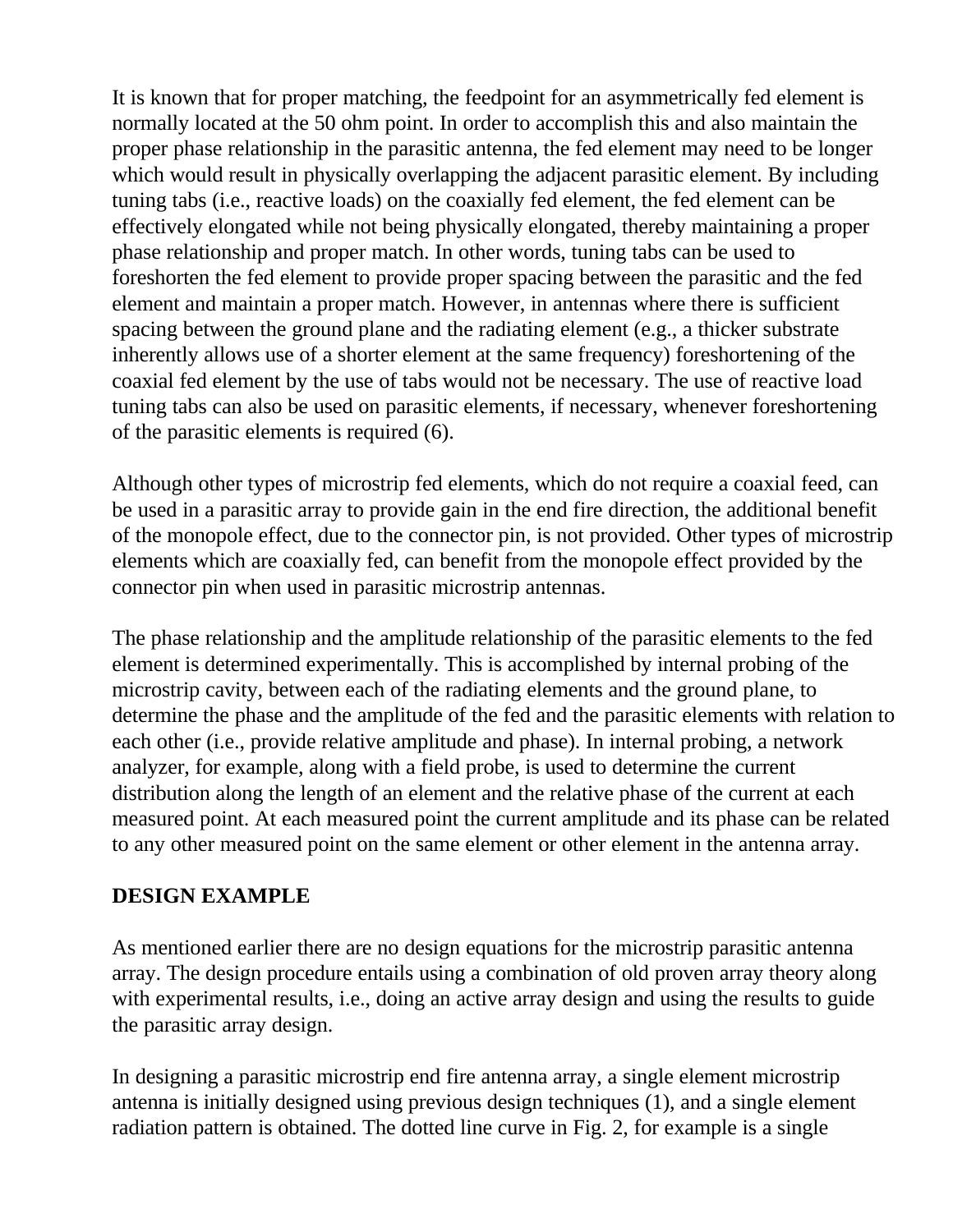element radiation pattern for such a single element antenna. Next, an active end fire array of two or more elements is analyzed, assuming an isotropic radiation pattern modified by the single element pattern of Fig. 1 and using conventional array design techniques. In the analysis for the active end fire array it is assumed that all elements are excited in the same manner (e.g., coaxially fed). Conventional analysis techniques are used for determining the current and phase required for each of the elements to provide end fire array design. This will give a first estimation of the required spacing between the elements of the parasitic antenna array.

Ideally, the energy in the end fire array should add maximally between the coupled elements in an end fire direction. For example, in an active two element array, where the radiating elements are spaced by one-half wavelength ( $1/2 \lambda$ ), the phase difference or delay between the two elements should be approximately  $180^\circ$ . To design a typical parasitic antenna as in Fig. 1, a similar type of phasing is required. To accomplish this in a parasitic array, the inherent  $90^{\circ}$  phase difference between end-to-end coupled elements is used. Also the phase relationship between the fed element and the parasitic element can be changed by changing the length of the parasitic element to provide additional phase difference or delay. Changing the length of the parasitic element changes the phase of the energy from the fed element that is induced into the parasitic element. By making the parasitic element shorter, it is made more capacitive, effectively incurring a greater degree of phase delay in the parasitic element. While 180 $^{\circ}$  phase delay and 1/2  $\lambda$  spacing may be ideal, other phase delays and spacing can suffice assuming the signals maximally add in the end fire direction. Assuming that a  $50^{\circ}$  phase delay is provided by changing (i.e., shortening) the length of the parasitic element, a combination of the inherent  $90^{\circ}$  phase difference in end coupled elements along with the  $50^{\circ}$  phase delay due to the change in length of the parasitic element will provide a phase delay of  $140^{\circ}$ .

In the next step of this example, a sample antenna is produced using a spacing between the fed and parasitic elements of approximately  $140^{\circ}$  (i.e., 0.389 $\lambda$ ). Then the radiating elements are probed again at the middle of each element and the overall phase relationship is determined. However, moving the radiating elements closer together causes changes in the phase relationship and impedance due to mutual coupling providing a mutual impedance in the parasitic element. It was found by experiment, that the mutual impedance adds more capacitance to the parasitic element thereby incurring more phase delay in the parasitic element. Thus it is required that the parasitic element be moved further away from the coaxially fed element. The new spacing of the radiating elements and new probe measurements of the elements for phase and amplitude are used in new analysis calculations to provide values for further iteration in producing the parasitic antenna array. Several changes in spacing and probing of the radiating elements are usually required to provide an optimum parasitic antenna design. The experimental process is essentially the same when more than one parasitic element is used. Performance data for a two element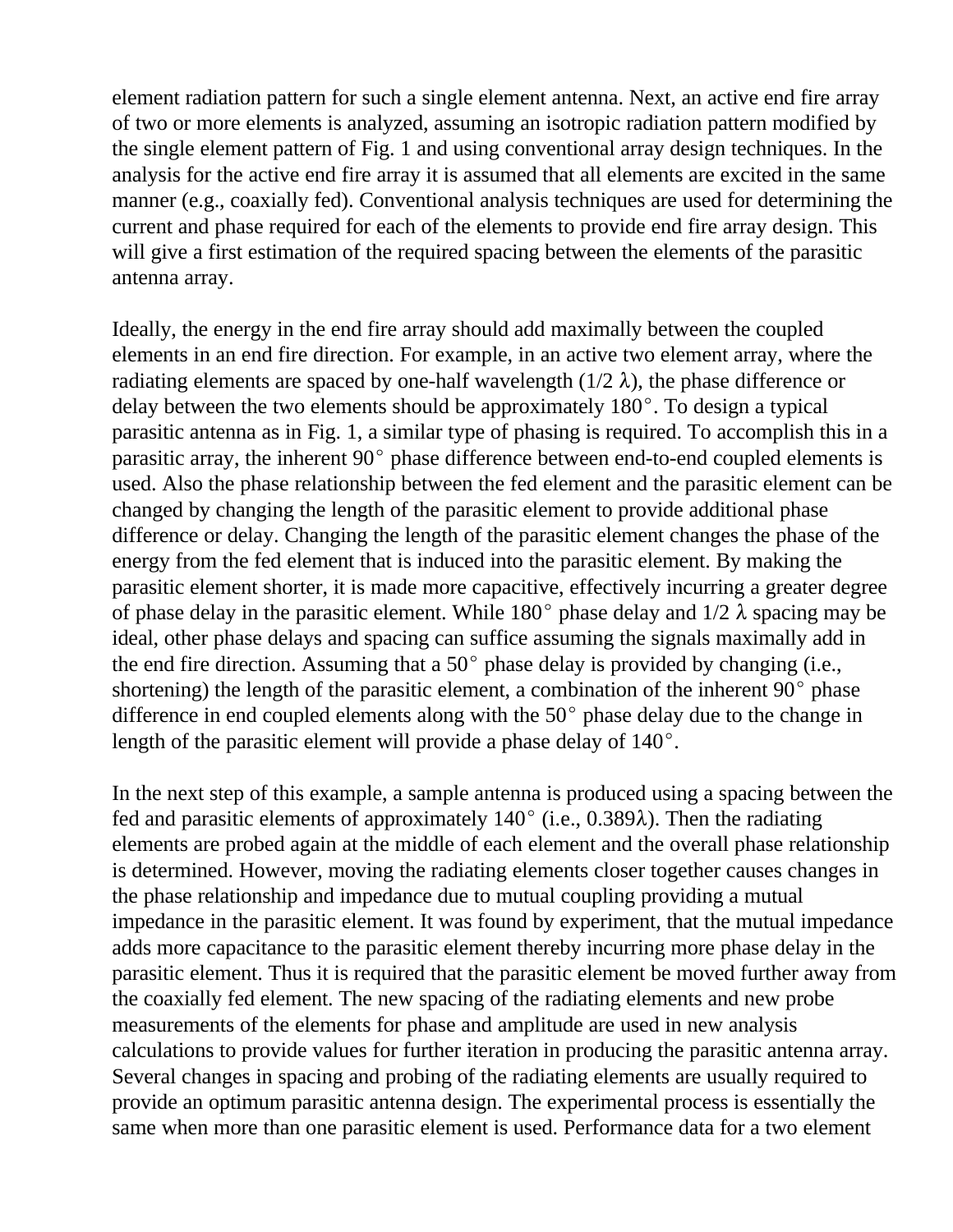parasitic array design at 3.3 Ghz are shown in Fig. 3, Fig. 4, and Fig. 5. Fig. 3 shows a pitch plane plot of the radiation pattern taken on a missile section. The plot shows good folding of the radiation pattern towards the end fire direction.

Fig. 6 shows a typical three element parasitic array design, and performance data for the three element design at 10.4Ghz are shown in Fig. 7, Fig. 8, and Fig. 9. Fig. 8 shows a pitch plane plot of the radiation pattern taken on a missile section. The gain along the missile axis shows a gain of approximately 8 dbi which is higher than obtained with individually fed elements. This phenomena is found to be peculiar to microstrip parasitic end fire arrays.

## **CONCLUSION**

Although the design procedure for a parasitic array appears to be complicated, the reduced fabrication cost, and the higher gain along the missile axis more than compensates for the initial design complexity. The higher gain obtained in the parasitic array along the missile axis as compared to an active array is an unexplained phenomena.

## **REFERENCES**

1. Kaloi, Cyril M., "A Symmetrically Fed Electric Microstrip Dipole Antenna", Patent No. 3,972,049, issued July 27, 1976.

2. Kaloi, Cyril M., "Notch Fed Electric Microstrip Dipole Antenna", Patent No. 3,947,850, issued March 30, 1976.

3. Kaloi, Cyril M., "Diagonally Fed Electric Microstrip Dipole Antenna", Patent No. 3,984,834, issued October 5, 1976.

4. Kaloi, Cyril M., "Offset Fed Microstrip Dipole Antenna", Patent No. 3,978,488, issued August 31, 1976.

5. Kaloi, Cyril M., "Coupled Fed Electric Microstripipole Antenna", Patent No. 3,978,487, issued August 31, 1976.

6. Kaloi, Cyril M., "Multiple Frequency Microstrip Antenna Assembly", Patent No. 4,074,270, issued February 14, 1978.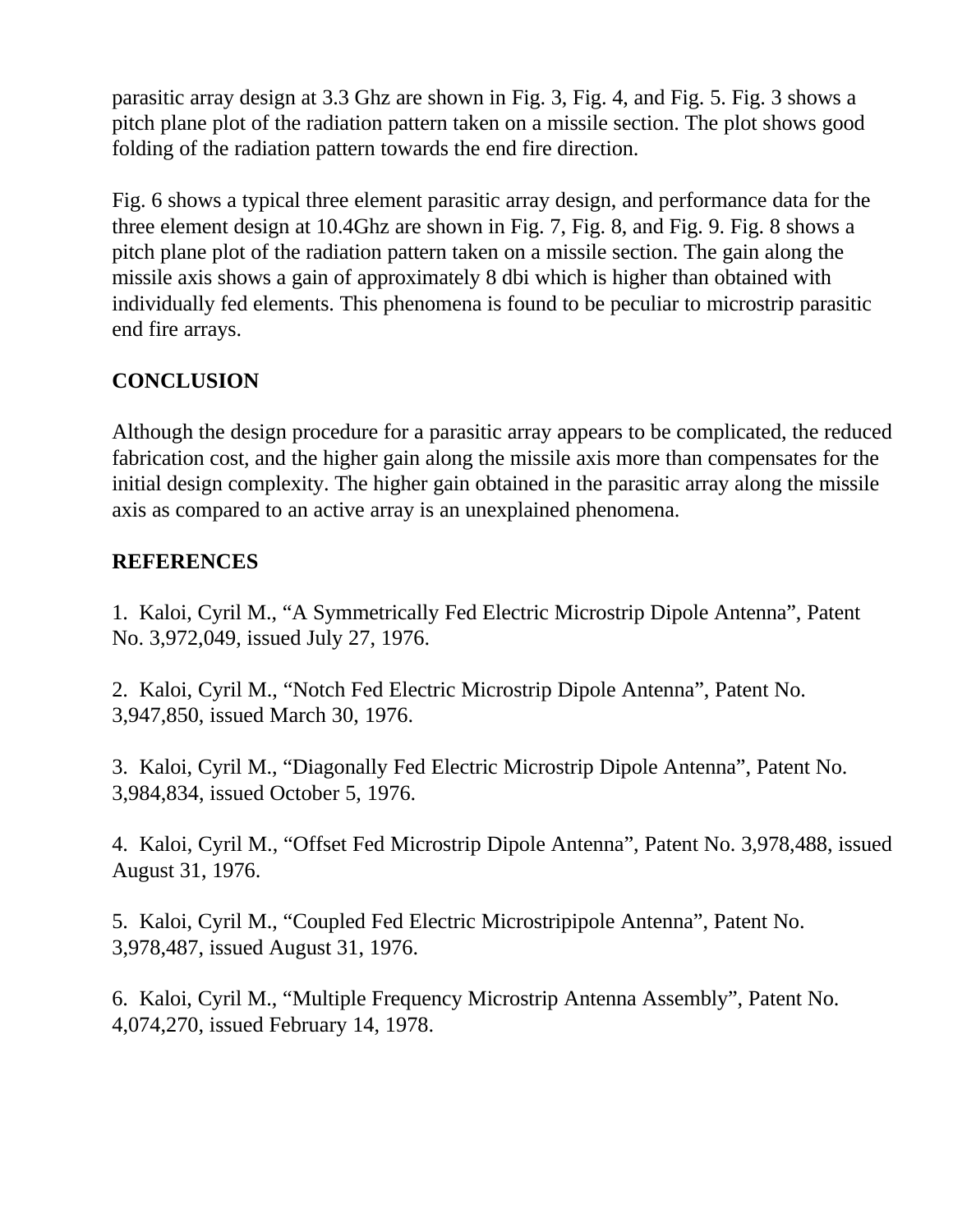

**FIG. 1 TWO ELEMENT PARASITIC ARRAY**



TWO ELEMENT PITCH PLANE PLOT 2.25 GHz

**FIG. 2 RADIATION PATTERN COMPARISON BETWEEN A SINGLE ELEMENT AND A TWO ELEMENT ARRAY**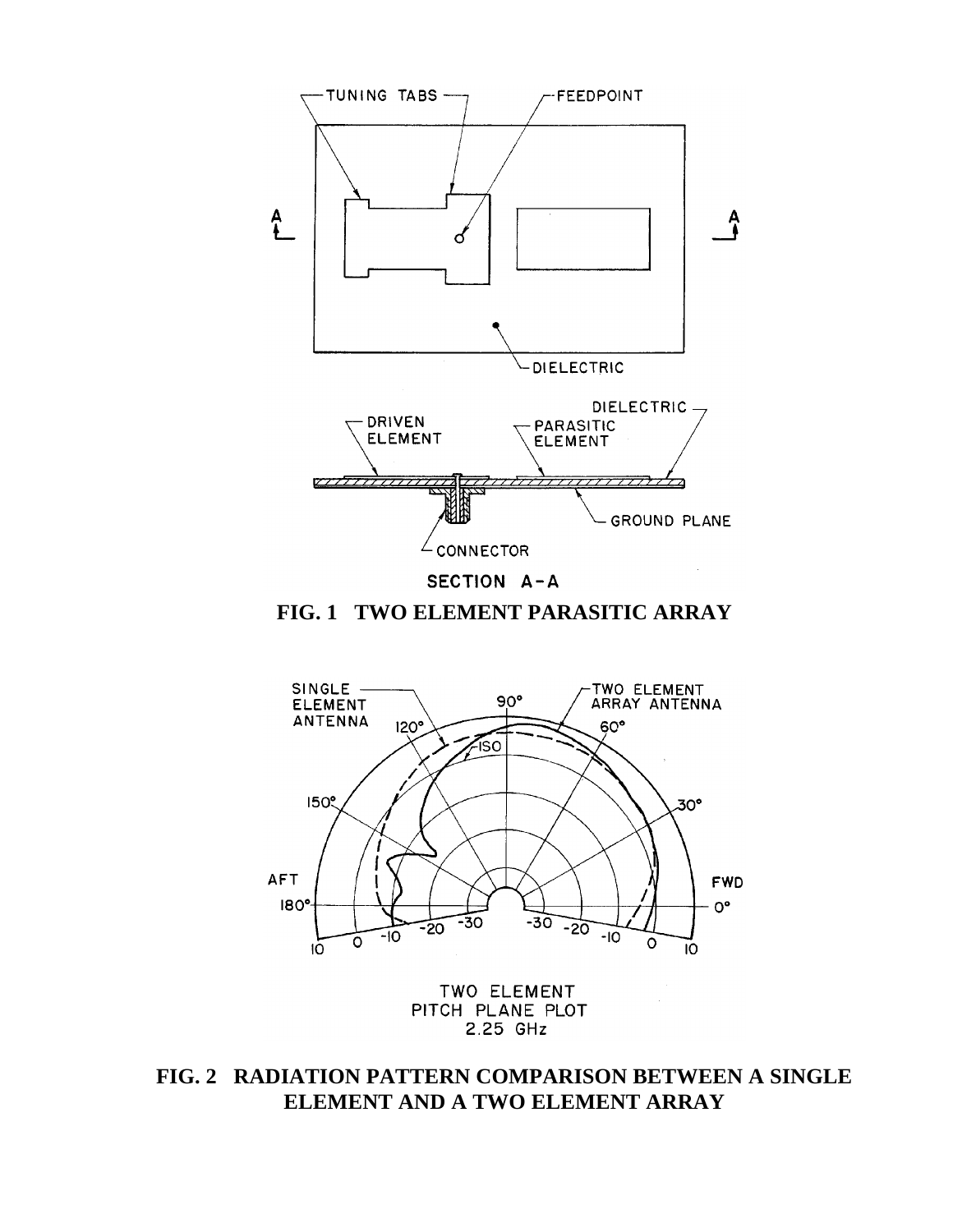

**FIG. 3 TWO ELEMENT PARASITIC ARRAY RADIATION PATTERN**



YAW PLANE PLOT-3.3 GHz

## **FIG. 4 TWO ELEMENT PARASITIC ARRAY RADIATION PATTERN**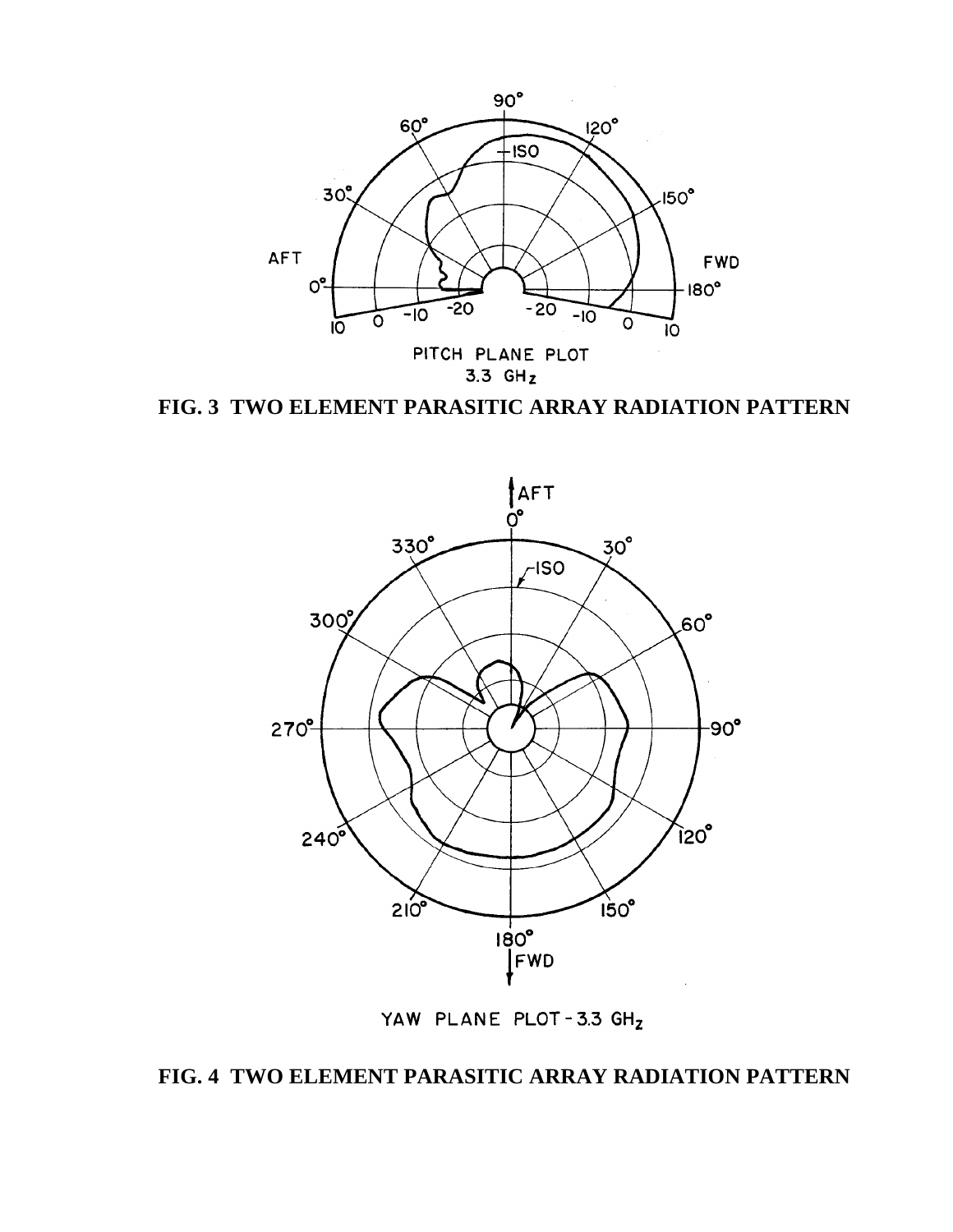

**FIG. 5 TWO ELEMENT PARASITIC ARRAY RETURN LOSS VS FREQUENCY**



**FIG. 6 THREE ELEMENT PARASITIC ARRAY**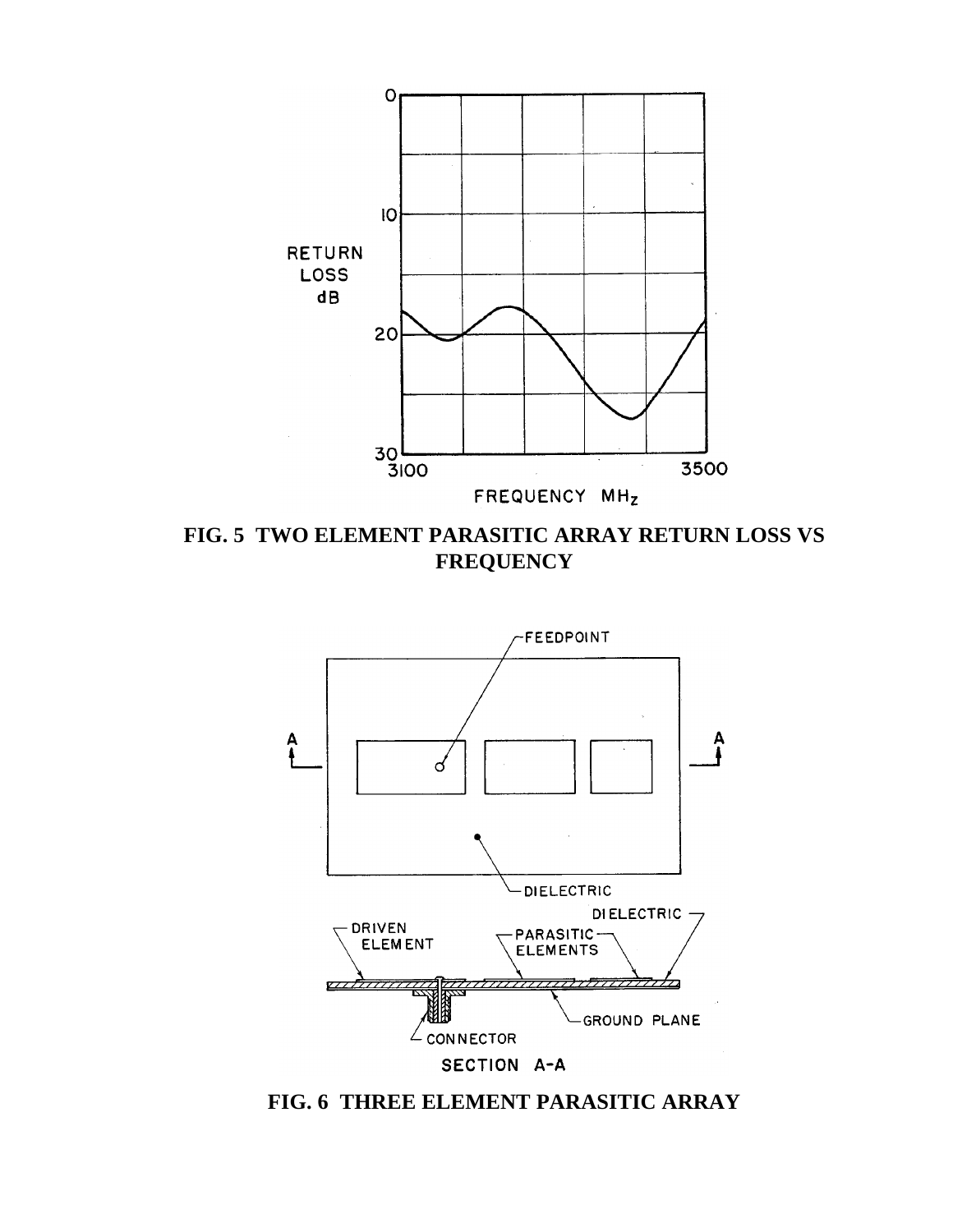

**FIG. 7 THREE ELEMENT PARASITIC ARRAY RETURN LOSS VS FREQUENCY**



**FIG. 8 THREE ELEMENT PARASITIC ARRAY RADIATION PATTERN**